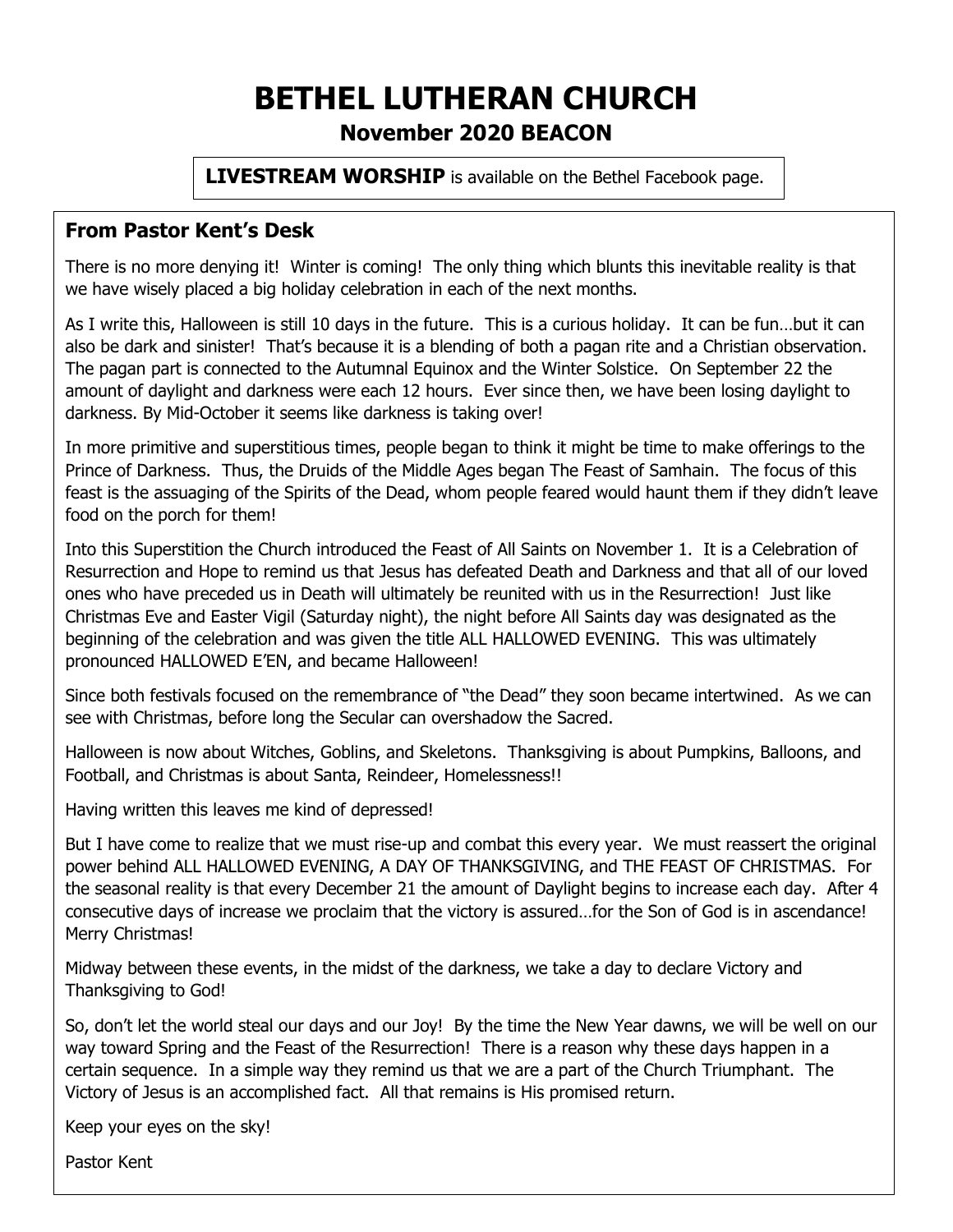### **October 11, 2020 Church Council Minutes**

(to be reviewed at the November Council meeting)

**Present**: Allen Redman, JoAnne Schwarz, Jeff Jacobson, Dale Krohn, Greg Carolus, Sherry Brouwer, and Pastor Wallace

**Call to order** by President Redman, "In the Name of the Father, the Son and the Holy Spirit. Amen."

**Devotions:** None

**Approval of the Agenda**: Motion to approve the Agenda, seconded & approved.

**Approval of the August Minutes**: Motion to approve the August minutes, seconded & approved.

**Approval of the Treasurer's Report**: Treasurer Dudley presented the Treasurer's Report. Money Market account for \$24,083.73 is the account holding funds for Operation Cornerstone. Century Link and Direct TV billed the parsonage and church for services rendered and payments were made. Both services were cancelled in June 2020. Jeff will call both entities to try and rectify over payments made. Motion made to accept the Treasurer's report, seconded & approved.

Pastor's Report: Pastor Wallace updated the success of the Carnival held on September 13<sup>th.</sup> Adult Bible study will start again this Wednesday night and Sunday after church. Discussion on opening a new bank account for money designated for education. Consensus that bills for education should be submitted and paid out of the general fund. If the amount paid out for education bills is higher than the budgeted amount, the bill should be approved by the Council and paid. Pastor Wallace discussed the advantage of creating ministry teams in lieu of separate committees. He will provide more information online. Pastor Wallace was asked about any contacts that he might have had last month for shut-ins, hospital visits, and nursing homes. Due to the Covid-19 those contacts are difficult even on the phone but will try this week.

#### **Ministry Team Reports**:

- 1. Children & Youth: No meeting
- 2. Outreach & Fellowship: No meeting
- 3. Property Committee: No meeting. Greg Carolus advised that Dan Frey moved a light switch near the basement kitchen door, the east entry door window of the parsonage has not been fixed and resurfacing of the parking lot was completed.
- 4. Worship & Music Ministry Team: No meeting. Jill Pliner will play the piano next week and drive-in communion will be held after services. Michelle Rients will be asked to announce communion via text.
- 5. Social Concerns: No meeting. Planning ongoing for Christmas and Thanksgiving.
- 6. Mission/Benevolence Ministry Team: No meeting

#### **Correspondence/Bill Approval**: None

#### **Old Business**:

The Church Directory has been completed and copies are available in the Narthex.

#### **New Business:**

Thanksgiving service will be held on Wednesday, November 25, 2020 at 7 P.M.

Motion to adjourn, seconded & approved. Closing Prayers/The Lord's Prayer

Submitted by Jeff Jacobson, Recording Secretary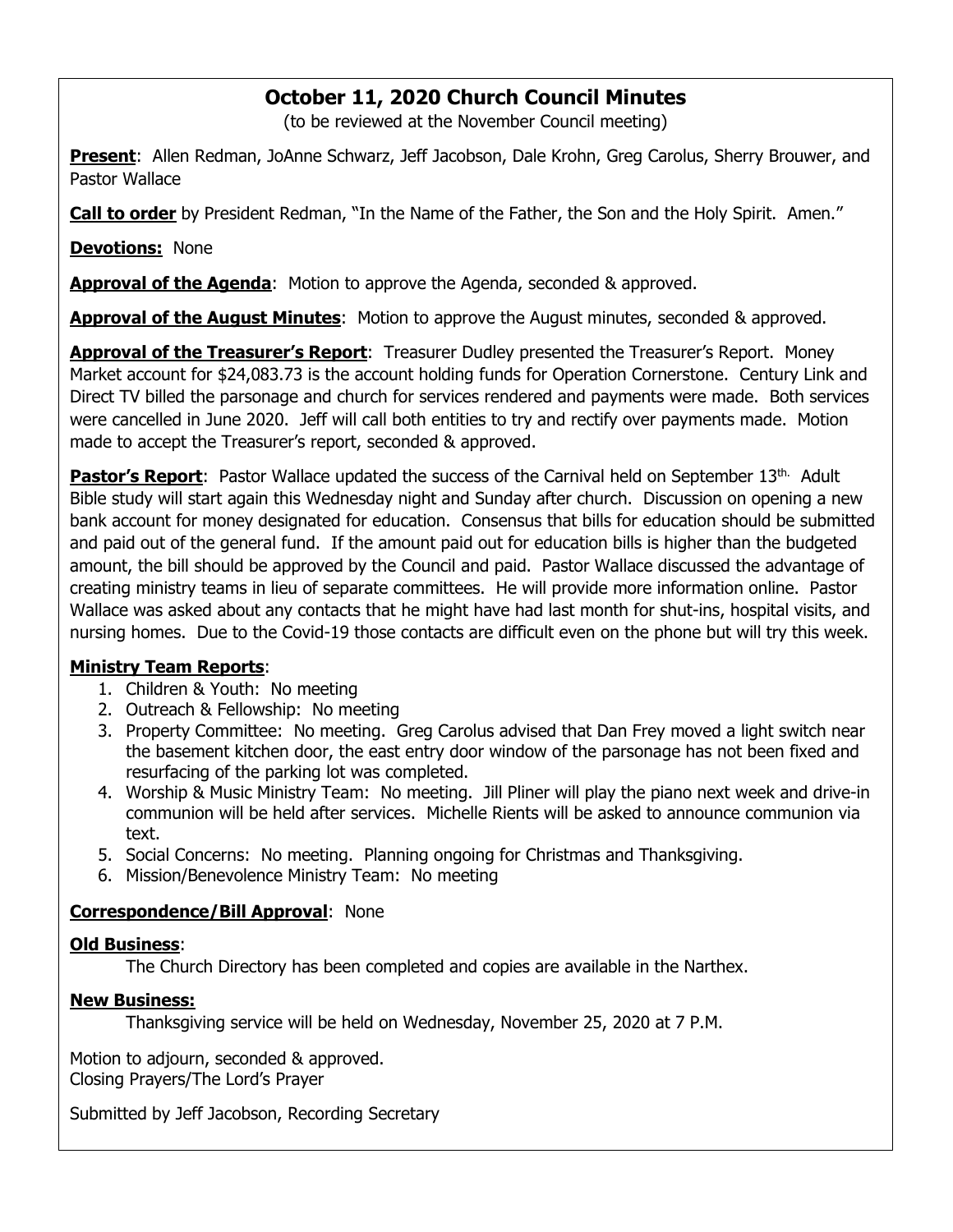### **Hey Bethel Lutheran Kids – BIG or Little!**

1 Thessalonians 5:18, "Give thanks in all circumstances; for this is the will of God in Christ Jesus for you."

It's November. I think of the entire month as "The Month of Thanksgiving." But we all know that Paul, the writer of 1 Thessalonians added no disclaimer saying, "all other months are exempt!" I ask, "Has there been anything good about 2020?" Absolutely! Take a few moments to think of the good stuff, the challenges we overcame because God showed us His steadfast love and faithfulness. And thank Him! I am reminded as I write this of Corrie ten Boom's testimony about the infestation of lice in the beds at the concentration camp she and her sister were in, called "Ravensbruck." The infestation was so severe that the guards wouldn't even come into the building. This provided Corrie, her sister, and the other ladies precious time to retrieve their confiscated Bible and talk about the promises of God. Corrie's writings shame me.

November is also preparation for December. In the church, its sermons, Advent, special music, Kid's Christmas Programs, practices for said special programs and music.

**FIRST**: I've been thinking of a Children's Christmas Program since "Big Top Bethel" was over. I talked to the Sunday School Kids, and most of them (excitedly) said they would like to do one. We talked about best days to practice. I ordered a couple of possible programs. I would try to keep it very simple, but we still need to practice. I'd like to start the second week of November and practice one evening per week until the first week of December, with 2 practices the second week of December. The program would be presented Sunday, December 13, late afternoon or evening.

I need BIG people and little people (adults and kids). I promise, it will be FUN, it will be joyous, it will prepare our hearts for Jesus! We will do some practicing in Sunday School also during those weeks (as needed only)!

Here's the deal, I absolutely have to hear from you no later than Sunday, November 8! I hope to do some puppetry for this program and will teach anyone interested. NO MEMORIZATION! Sign-up sheet in narthex, or call/text Rebecca at 715-296-0796.

**SECOND**: We will be setting up a table at the **"Student Connection's Vendor Fair,"** on December 4th and 5th in Aplington. This will be to promote our church and fundraise for next year's "Big Top Bethel." We will have a couple of carnival games set up with prizes given to winners. Details are being worked out.

Our needs for this event are as follows:

**1) People needed.** Anyone interested in manning games for a couple of hours on either or both days. You can even wear a costume if you want!

**2) Stocking stuffers needed**. We'll be putting prizes in Christmas Stockings and would really appreciate donations of stocking stuffer toys and candies throughout the month of November. Again, sign-up sheet in narthex, or call/text Rebecca at 715-296-0796 for comments/questions.

Praying for a truly blessed November and Thanksgiving for all of you.

Rebecca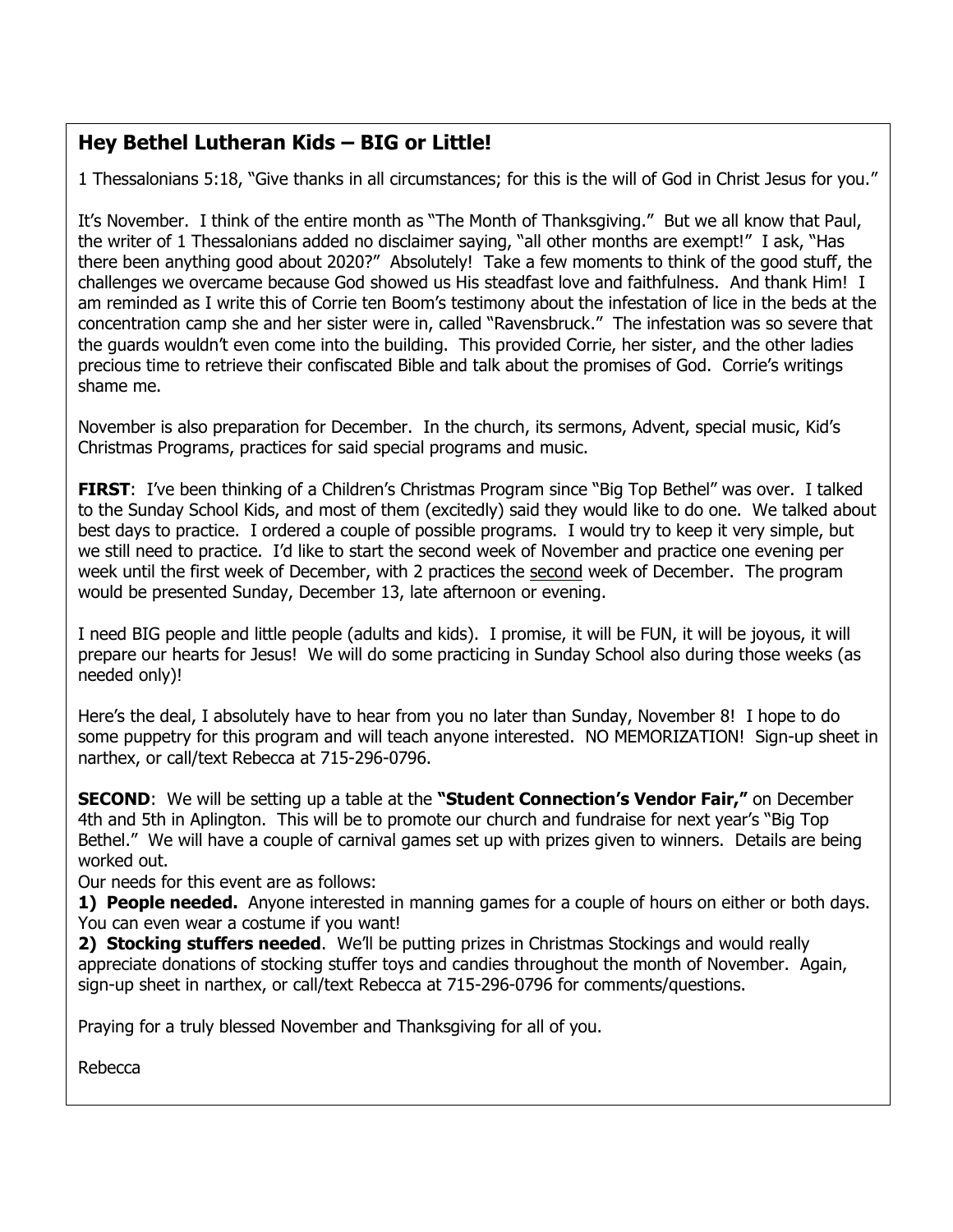### **Social Concerns Adopt-a-Family**

Due to COVID, the Social Concerns Committee decided to do the Adopt-a-Family different this year. We will be taking cash donations to use for the Adopt-a-Family for Thanksgiving and for Christmas. All cash donations need to be in by Sunday, November 15th. The donations will be used by the Social Concerns Committee to purchase the Thanksgiving meals and the Christmas gifts. For those of you who still would like to buy a Christmas gift for the Adopt-a-Families, you will still have your opportunity.

You can give cash donations to Brooke Paulson, Eileen Lupkes, Sherry Brouwer, or Ruth Zacharias.

Thanks in advance for everyone's generosity.

### **Operation Cornerstone Status:**

The Operation Cornerstone committee would sincerely like to thank the entire congregation for their support of this project. The financial contributions have been amazing and we are at \$24,583 toward our goal.

At this time, we are expecting the tuckpointing to be completed in 2021. As a committee, the objective is to have the resources to fully pay for the project at the point the contractors arrive. This leaves us with approximately \$4,000-\$5,000 additional funds to secure.

Thus, we have turned the corner in successfully raising funds and literally need one more boost to satisfy the debt we will incur.

We will keep you apprised of details regarding the start of the work. In the interim, your prayers for our church family and our church needs are greatly appreciated. We are genuinely grateful for your financial contributions and any future donation to this project.

Many thanks, The Operations Cornerstone Committee

#### **BLCW NEWS**

Fall is here and November 22<sup>nd</sup> is our Thank Offering Sunday. Ladies are asked to bring their Thank offering boxes forward during the first hymn. Following worship service on November 22<sup>nd</sup>, we will have a BLCW meeting. All ladies of Bethel are invited and we will be social distancing. Beth Van Lengen

### **Usher Schedule for Remainder of 2020**

The Church Council has set up the following usher schedule for the remainder of 2020. If you need a replacement, please call Dennis Gerloff at 319-415-6818 or Greg Carolus at 319-859-5151.

| <b>Terry Drewelow</b> | December 6 & December 13  |
|-----------------------|---------------------------|
| Jeff Johnson          | December 20 & December 27 |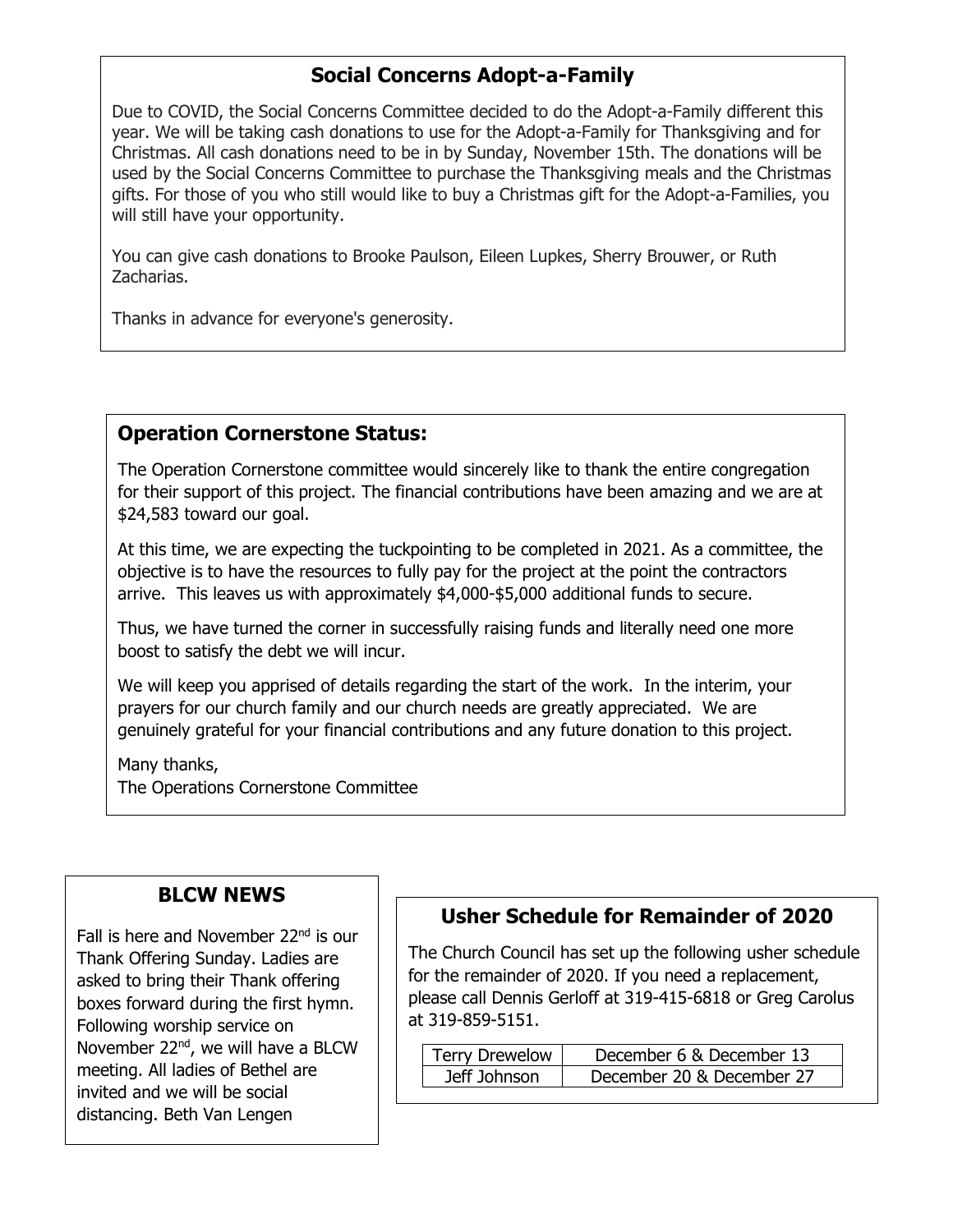### **Worship Assistant Schedule for November--Worship Service 9:00 am**

|                    | Nov. 1, 2020                              | Nov. 8, 2020  | Nov. 15, 2020   | Nov. 22, 2020 | Thanksgiving,<br>Nov. 25, 2020,<br>7:00 pm | Nov. 29, 2020 |
|--------------------|-------------------------------------------|---------------|-----------------|---------------|--------------------------------------------|---------------|
| <b>USHERS</b>      | Lee Rients                                | Larry Chapman | Larry Chapman   | Perry Bernard |                                            | Perry Bernard |
| ORGANISTS/PIANISTS | Janet Mennen/Sharleen Hubbard/Jill Pliner |               |                 |               |                                            |               |
| <b>ALTAR GUILD</b> |                                           |               |                 |               |                                            |               |
| <b>ACOLYTES</b>    | Evan Palmer                               | Eliza Buss    | Gavin Bernard   | Ava Mann      |                                            | Corryn Mann   |
| <b>COMMUNION</b>   | Dale Krohn                                |               | Dale Krohn      |               |                                            |               |
| <b>ASSISTANTS</b>  | Marilyn Ingalls                           |               | Marilyn Ingalls |               |                                            |               |

### **October Summary of Attendance and Financial Contributions**

|                            | Attendance | Bene./Mission | Current     | Parsonage<br><b>Improvements</b> | Operation<br>Cornerstone -<br><b>Tuckpointing</b> |
|----------------------------|------------|---------------|-------------|----------------------------------|---------------------------------------------------|
| <b>Sunday, October 4</b>   | 25         | \$64.33       | \$998.97    | \$0.00                           | \$0.00                                            |
| <b>Sunday, October 11</b>  | 48         | \$205.83      | \$2,352.47  | \$0.00                           | \$500.00                                          |
| <b>Sunday, October 18</b>  | 30         | \$81.33       | \$1,361.97  | \$0.00                           | \$0.00                                            |
| <b>Sunday, October 25</b>  | 42         | \$186.83      | \$1,636.47  | \$0.00                           | \$0.00                                            |
| January 1-October 25, 2020 |            | \$5,386.89    | \$74,488.11 | \$250.00                         | \$24,558.00                                       |

### **Organized Prayer for Bethel Families**

**Week of November 1** – Steve & Sherry Brouwer, Marilyn & Vern Ingalls, Shirley Cassady

**Week of November 8** – Allen & Rachael Redman & family, Kyle & Mary Rice & family, Dale & Candy Krohn

**Week of November 15** – Perry & Adrian Bernard & family, Jeremy & Brooke Paulson & family, Leah Ingalls & family

**Week of November 22** – Darwin & Peggy Miller, Dale & Jenny Hansmann

**Week of November 29** – Lance & Kim Marlette & family, Ryan & April Schrage & family, Jim & JoAnne **Schwarz** 

### **November Birthdays**

- 2 Zach Church
- 8 Aaron Ellermann
- 10 Lane Luhring, Kory Walters
- 12 Dennis Dudley
- 16 Bob Everts
- 21 Merle Schrage
- 25 Ryan Dudley, Terry Mennen
- 26 JoAnne Schwarz, Dale Stearns
- 27 Bob Rule
- 28 Christina Edwards, Kathy Aalfs
- 30 Tiffany Frey

## **November Anniversaries**

- 7 Bob & Brenda Everts
- 20 Dale & Jan Stearns
- 21 Allen & Rachael Redman